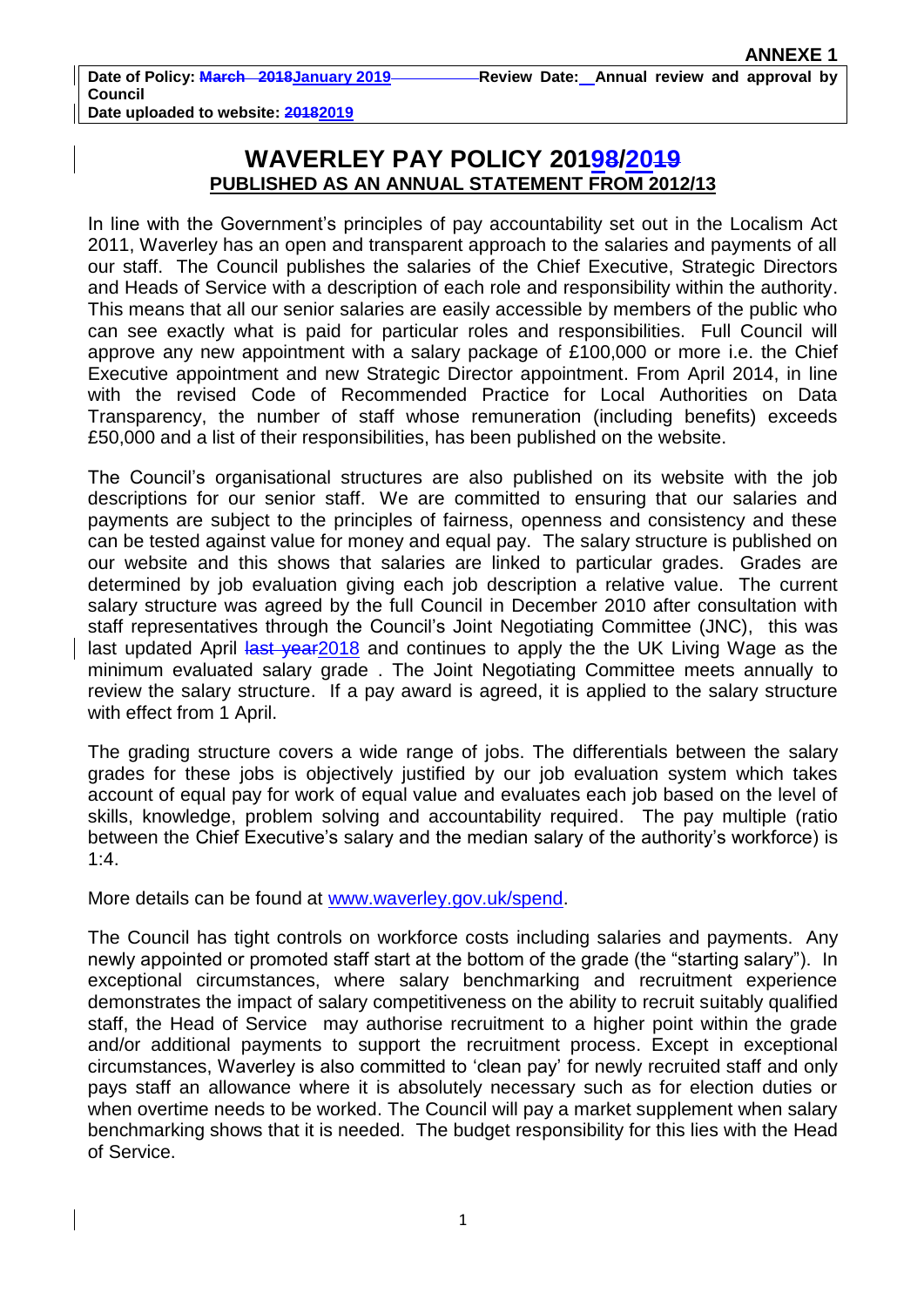The role of Returning Officer - is a separate responsibility and is remunerated separately after each election in accordance with the appropriate Statutory Fees and Charges Order.

The Council does not have performance related pay or bonuses. The Council does not employ any staff through personal service companies, except in exceptional circumstances agreed by the Chief Executive and Portfolio Holder for Strategic HRHuman Resources.

The Council has 12 grades on the pay scales, plus spot salaries for the Directors and Chief Executive. Each of the 12 grades currently has 5 salary increments which progressively go up from the lowest pay point to the highest., The Council has also approved, from November 2013, a professional planners salary scale with 5 grades and 5 salary increments. This incremental progression applies to all staff on the pay grades until they reach the top pay point. The progression is dependent on satisfactory performance and would normally be applied in April each year.

As a result of careful financial management and budgetary planning, the Council endeavours to avoid making compulsory redundancies and our policy is to minimise any job loss wherever possible. We only consider applications for early retirement and voluntary redundancy if there is a business case which can be justified under the principles of public interest and value for money. If a redundancy is necessary, the Council's policy is to pay at a rate of 1.5 weeks for each completed year of service. In accordance with this policy, in exceptional circumstances, the Council may decide to make a one-off termination payment in the interests of the efficiency of the Council's services. This will normally be no more than the person concerned would have received under the redundancy policy. Any proposal to make a termination payment of £95,000 or more would only be proposed if it complied with any Government regulations in place at that time and would need approval by full Council, with a detailed breakdown of the components of the package (for example pay in lieu of notice, redundancy, pension, outstanding holiday) provided to Councillors.

The Council's flexible retirement policy can allow a smoother transition between work and retirement and as a way of transferring skills and knowledge within the workforce and supporting succession planning. This applies where there is no financial or service detriment for Waverley. Requests for early retirement, for example in the interests of the efficiency of the service, are considered on a case by case basis by the Executive. If the request balances the needs of the service, tax payer and individual then it may be granted.

The Council's usual policy is not to re-employ staff who have left the Council's employment on the basis of redundancy or early retirement or for some other reason and receives compensation will not normally be re-engaged in any capacity, including as consultants or agency staff, for a period of **two years** from their leaving date. Any re-employment within the two year period will be determined by the Chief Executive, in partnership with the Strategic HR Manager, on an exceptional basis and will comply with all Government regulations in place at that time.

The Council continues to invest in successful apprenticeship and Graduate trainee schemes. We also invest in the learning and development identified through the appraisal process of all our managers and staff so that we can continuously improve the quality of service to Council Tax payers and customers.

Waverley has held Investors in People accreditation since 2004 and will be assessed again in 201after a re-assessment in July 2018 was awarded The Standard accreditation. 8. Our last assessment resulted in Waverley again being awarded the Investors in People standard following a rigorous assessment. Waverley demonstrated key features of a "High